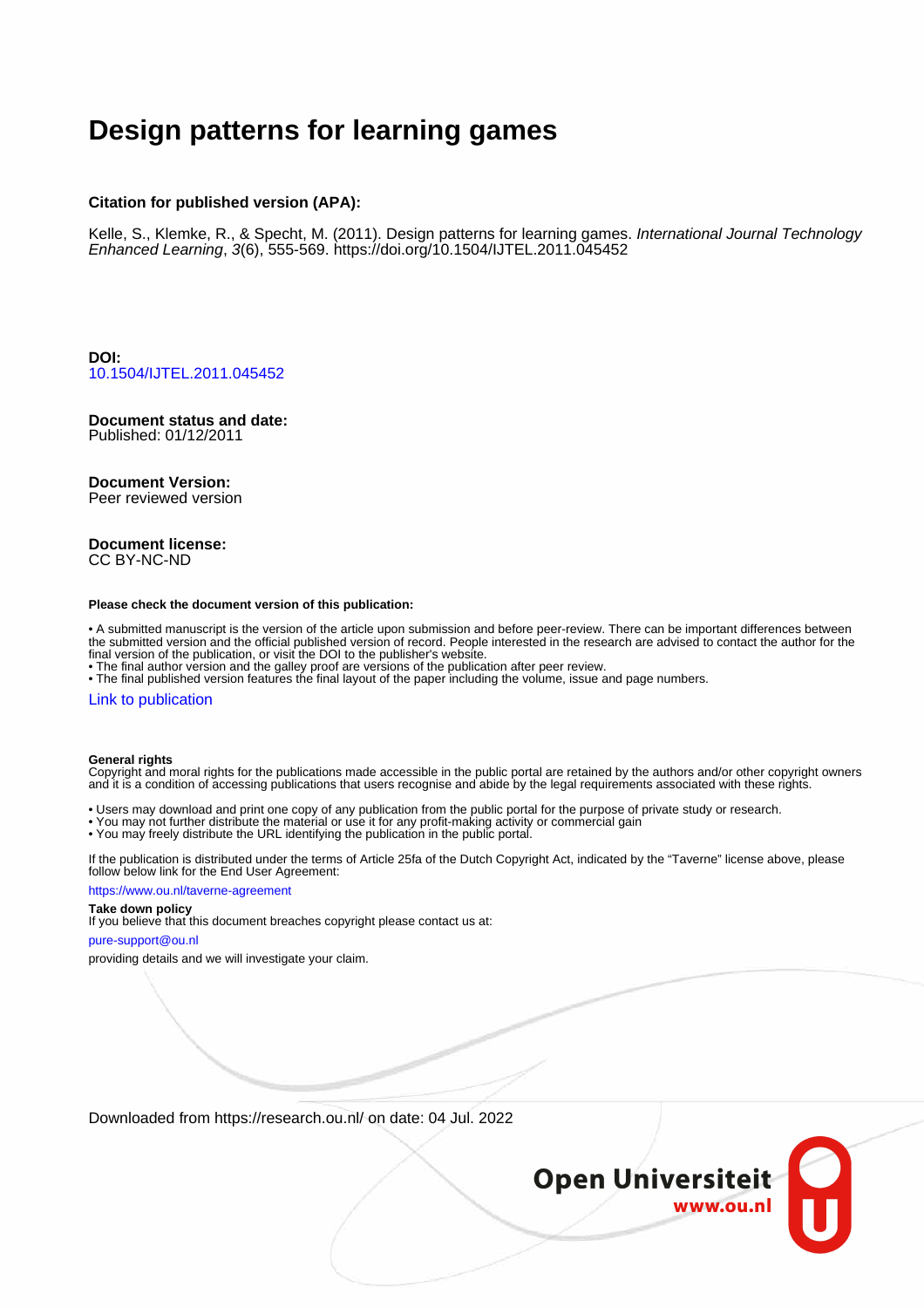# **Design patterns for learning games**

# Sebastian Kelle\*, Roland Klemke and Marcus Specht

Centre for Learning Sciences and Technologies, Open University of The Netherlands, P.O. Box 2960, 6401 DL Heerlen, Valkenburgerweg 177, The Netherlands E-mail: ske@ou.nl E-mail: rkc@ou.nl E-mail: spe@ou.nl \*Corresponding author

**Abstract:** This article concerns the design of self-contained digital games for the life-long learning context. Although the potential of games for teaching and learning is undisputed, two main barriers hamper its wide introduction. First, the design of such games tends to be complex, laborious and costly. Second, the requirements for a sensible game do not necessarily coincide with the requirements for effective learning. To solve this problem, we propose a methodology to the design of learning games by using game design patterns and matching these with corresponding learning functions, which is expected to reduce design effort and help determining the right balance between game elements and learning. First empirical results indicate that such a methodology actually can work.

**Keywords:** game-based learning; design patterns; serious games; learning functions; pedagogical patterns.

**Reference** to this paper should be made as follows: Kelle, S., Klemke, R. and Specht, M. (2011) 'Design patterns for learning games', *Int. J. Technology Enhanced Learning*, Vol. 3, No. 6, pp.555–569.

**Biographical notes:** Sebastian Kelle holds a position as a Researcher and PhD student at the Centre for Learning Sciences and Technologies (CELSTEC) of the Open University of the Netherlands. He is mostly doing research that deals with the meaningful design of digital games for use in higher and vocational education. He graduated from Freiburg University with a Master's degree in Computer Science in 2006 and joined CELSTEC after working for Vienna University of Economics. He is involved in various EU projects.

Roland Klemke is an Assistant Professor at CELSTEC and works in several European projects. His research interests are in the fields of content development and reuse for ubiquitous use. Additionally, he is the CEO of Humance AG and its subsidiary company Bureau 42, where he is responsible for research and development in the product and technology area. Coordinating the technical development team he leads industry level projects for large-scale customers. He received his degree in Computer Science in 1997 from University of Kaiserslautern and a doctoral degree from RWTH Aachen in 2002.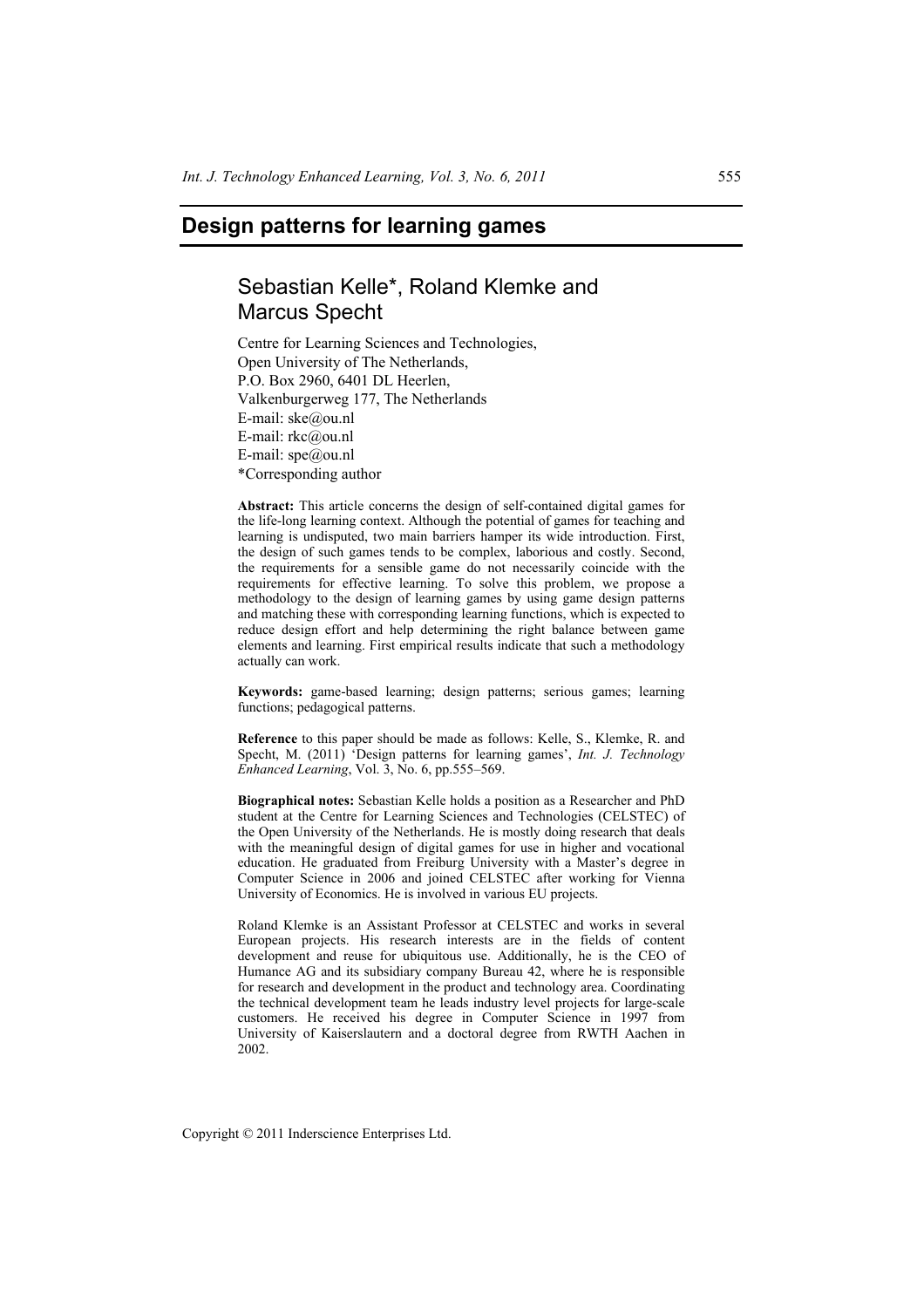Marcus Specht is a Professor for Advanced Learning Technologies at Centre for Learning Sciences and Technologies at the Open University of the Netherlands and the Director of the Learning Innovation Labs. He is currently involved in several research projects on competence-based life-long learning, personalised information support and contextualised and mobile learning. His research focus is on mobile and contextualised learning technologies, learning network services, and social and ubiquitous media for learning.

#### **1 Introduction**

In the design of educational games the main challenge is to find the right balance between gaming and learning aspect. Games have in common the notion of interactivity, which creates a great immersive power, the capturing of attention, and thus have the potential for high motivation and flow experience. As Schell (2008) points out in his book on game design, designing successful games requires a very broad amount of different perspectives to consider. Although we limit ourselves here to the design questions mostly targeting higher or vocational distance education contexts, a tremendous amount of complexity remains to be dealt with.

Our starting point for going into depth of this is exploring game design patterns and how they can be used for education. In fact, we will explore how game design patterns can be mapped onto educational methods and requirements, in order to facilitate learning game design. As a first step we give an overview on notable works relevant for game-based learning on a more general scale. Then, a brief description of game design patterns is given and their combined use in game design. Furthermore, existing pedagogical frameworks are analysed in order to enable a mapping of game design patterns onto pedagogical strategies, and vice versa. Next, the mapping procedure is explained and carried out. The outcomes are presented and discussed and it is explained how these could be applied for enhancing educational game. In a validation with experts we established a first empirical step towards verification and reproducibility of this concept.

#### **2 Related work**

Game-based learning in the digital form has already existed for a long while, according to Garris et al. (2002) in two different main forms: as simulators and as motivators. What unites the two approaches is the fact that the gamer gets 'hooked' in a series of triggered cognitive processes that have been proven to be beneficial for learning and create a high focus of attention, fostering the desirable experience of 'flow'. The terminology for the simulation kind of learning games is also known as serious gaming (Susi et al., 2007), which denotes the concept of training for the serious application of knowledge in reality, while learners are not exposed to critical risks they might encounter in the real world (such as medical surgery simulations or pilot training).

The 'motivator' kind of learning games (especially in higher and vocational education) rather aim at the self-governed type of learning where a positive learning experience is needed to overcome certain barriers like loss of attention, frustration with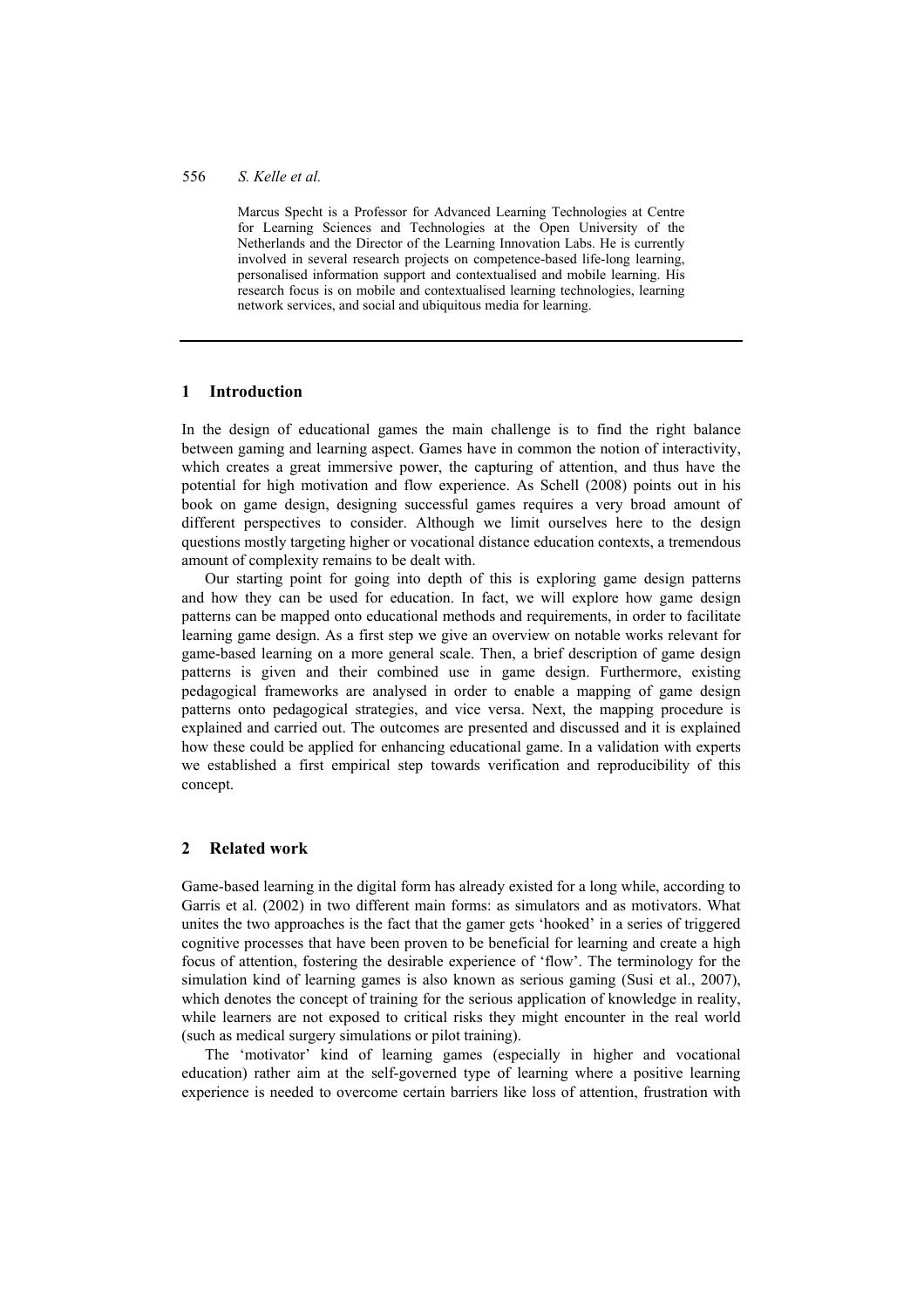difficult to understand content, autogenous demotivation, and the absence of consistence and guidance in the learning process.

As another classification of learning games, Susi et al. (2007) differentiate between military games, educational games, corporate games and healthcare games. We acknowledge that in more recent resources on serious games (e.g., Ritterfeld et al., 2009) educational games are regarded as subclass of serious games.

In this article, we propose that (with focus on learning game for educational/motivator purpose) the use of game design patterns could be of help. In the literature we find also some evidence for this: a collection of about 200 game design patterns compiled by Björk and Holopainen (2004) who proposed to use such *game design patterns*, which describe well-defined and well-delimited components composing a game. The use of game design patterns is a valuable contribution to reducing game design complexity and increasing design efficiency.

So far, some first indications can be found for game design pattern that work for learning contexts (Plass and Homer, 2009; Huynh-Kim-Bang et al., 2010). Although the approaches mentioned provide promising examples, it is still unclear how these game design patterns approaches are beneficial for the development of educational games, i.e., how the available patterns are linked with educational patterns, from the perspective of pedagogical methods and theories.

Malo et al. (2008) take another approach, describing the Rostock model for e-learning (ROME) that they tried out for designing learning games. The ROME model as such was not very successful, but when they extended it by including 'fascination elements' into the design, suddenly it began to work. These findings speak for the fact that learning games contain certain distinctive design elements that are responsible for a positive learning experience that is perceived by the learner as joyful game-like activity. Amplified by the successes of the video game industry, educational games have gained in volume and influence (De Freitas and Griffiths, 2008).

The inherent complexity of game design is a main barrier for their wider use in education (Westera et al., 2008). Indeed, the domain of games covers a great diversity of game genres and modes of play (Gredler, 1992, 2004; Rieber, 2005). This produces a greatly fragmented domain both from the perspective of design methodology and the underlying theories. Also, from the design perspective, complexity is hardly reduced by new technological advances which include social networking services in or around the game, the intertwinement of game consoles and the internet as a platform for multiplaying and exchange of content, and the emergence of powerful portable devices for end-users.

In educational frameworks and theories games are accepted to the extent that they often are regarded as a distinct educational method that doesn't quite conform to the existing paradigms (Smaldino et al., 2011). However, Learning Games can be classified due to their application context, such as target audience and domain. De Freitas (2006) reviews various frameworks that can help teachers evaluate the appropriateness of educational games and simulations for a particular learning context.

Kiili (2005, 2007) focuses on games for experiential learning and looks into the conditions that contribute to achieve experiential flow. Although the research of Kiili explicitly links educational theory with game design, it sincerely reports not to be able to address or improve game design.

The following two subsections will describe in more detail the design perspective from the gaming side, and vice-versa from the educational side.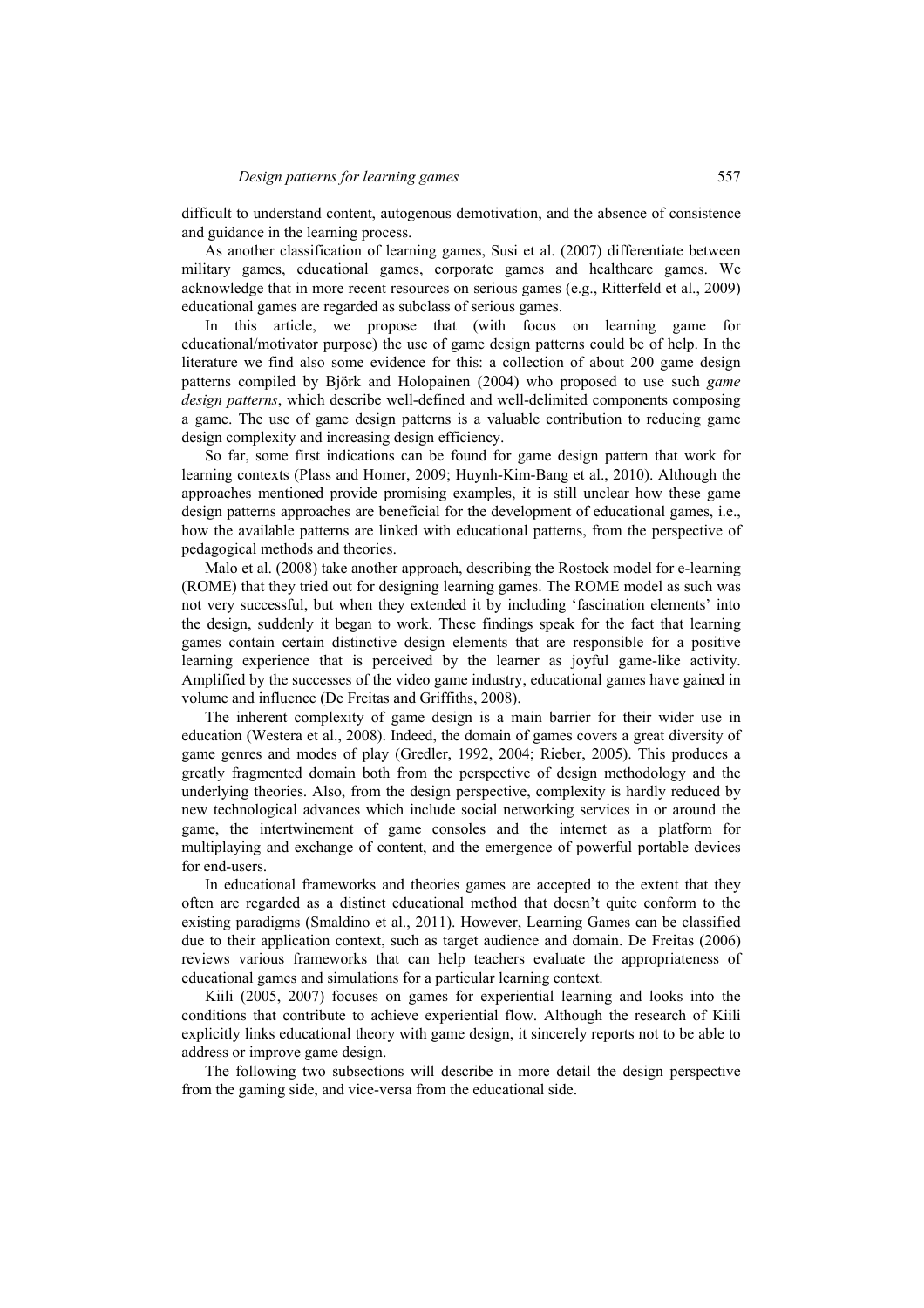## *2.1 Design patterns for gaming*

According to Gamma (1995), a design pattern systematically names, motivates, and explains a general design that addresses a recurring design problem. It describes the problem, the solution, when to apply the solution, and its consequences. It also gives implementation hints and examples. Unlike software design patterns that are already touching upon the implementation itself by including reusable code fragments, we are dealing with 'Alexandrian' style patterns (Alexander, 1978) that consist largely of textual descriptions that yield the following three main advantages (Agerbo and Cornils, 1998): encapsulation of experience, providing a common vocabulary and enhancement of documentation.

Table 1 Overview of game design pattern categories

|    | Pattern category                                                      | Description                                                                                                                                                                                                                     |
|----|-----------------------------------------------------------------------|---------------------------------------------------------------------------------------------------------------------------------------------------------------------------------------------------------------------------------|
| 1  | Game elements patterns                                                | These patterns describe game objects that define the area of<br>the game reality or that players can manipulate (48 patterns)<br>(example: clues)                                                                               |
| 2  | Patterns for resources and<br>resource management                     | These patterns describe different types of resources that can<br>be controlled by the players and the game system<br>(20 patterns) (example: resources like energy)                                                             |
| 3  | Patterns for information,<br>communication and<br>presentation        | These patterns describe how information about the game state<br>is treated, for instance hiding of specific information of for<br>carrying out evaluations (20 patterns)<br>(example: asymmetric information)                   |
| 4  | Actions and events patterns                                           | These patterns govern what kinds of actions are available to<br>players, how they relate to changes in the game state, and<br>how they relate to the goals of the players (44 patterns)<br>(example: rewards or penalties)      |
| 5  | Patterns for narrative<br>structures, predictability and<br>immersion | These patterns deal with storyline, immersion and<br>commitment to the game by the players (31 patterns)<br>(example: surprises)                                                                                                |
| 6  | Patterns for social<br>interaction.                                   | These patterns cover how games support social interaction<br>between the players (30 patterns) (example: role-playing)                                                                                                          |
| 7  | Patterns for goals                                                    | Goals give players objectives to aim for when playing games.<br>(26 patterns) (example: gain information)                                                                                                                       |
| 8  | Patterns for goal structures                                          | These patterns describe how gameplay affects goals (20)<br>patterns) (example: tournaments)                                                                                                                                     |
| 9  | Patterns for game sessions                                            | These patterns deal with the characteristics of game instances<br>and game and play sessions and the limitations, possibilities,<br>and features of player participation in the game (20 patterns)<br>(example: time limits)    |
|    | 10 Patterns for game mastery<br>and balancing                         | These patterns describe how the players can use their skills<br>and abilities in playing the game and how it is possible to<br>balance the gameplay for players with different abilities<br>(27 patterns) (example: randomness) |
| 11 | Patterns for meta games<br>replayability and learning<br>curves       | These patterns deal with issues that are outside the playing of<br>a single game instance (10 patterns) (example: replayability)                                                                                                |

*Source:* Björk and Holopainen (2004)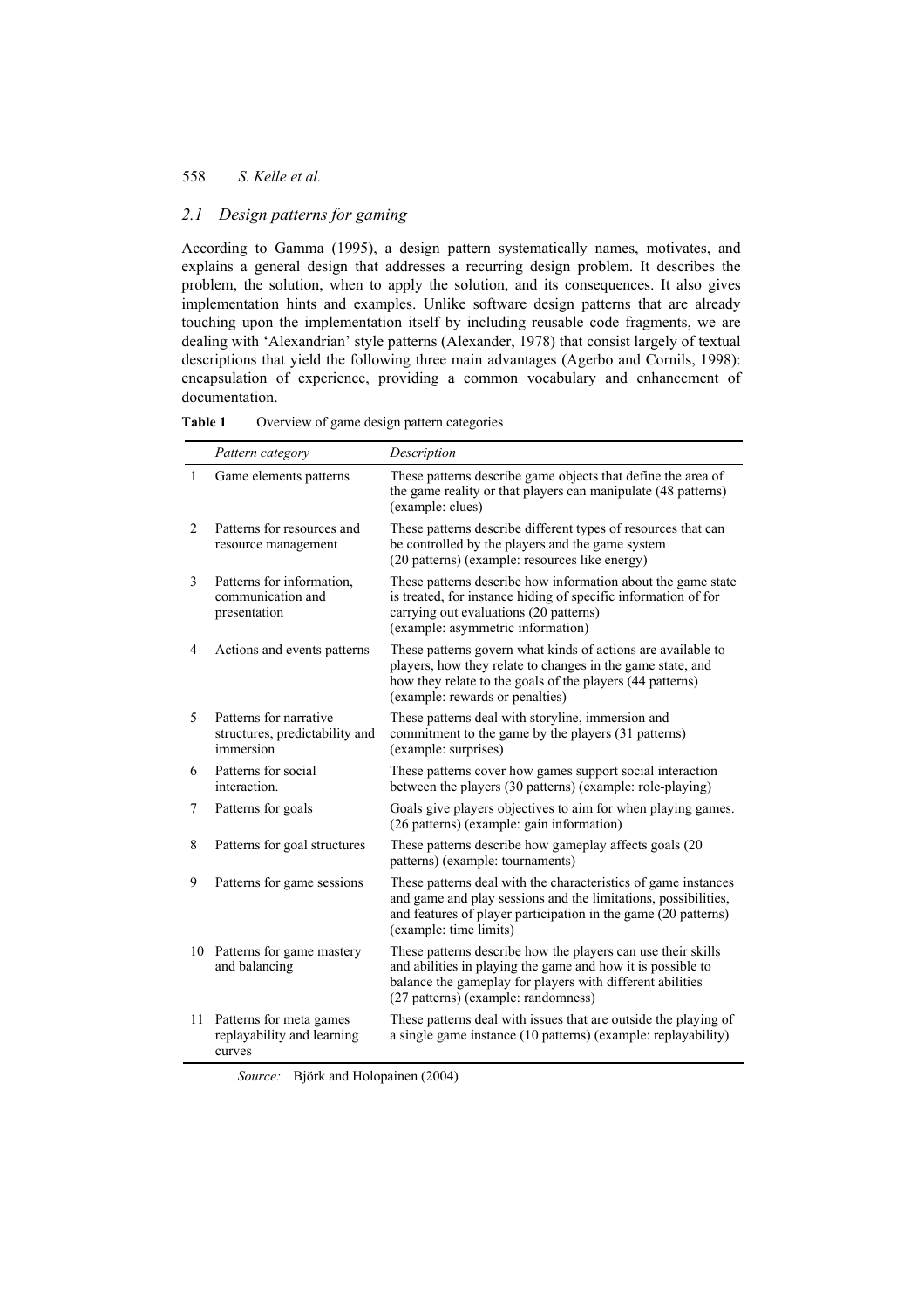These advantages are of quite universal nature, and are (among other application contexts) relevant for game design, especially when dealing with the technical implementation. While addressing the intrinsic complexity of computer game design Björk and Holopainen (2004) developed a large inventory of design patterns particularly relevant for games. They proposed an activity-based framework of game design patterns based on the assumption that playing a game can be described as making changes in quantitative game states. By using four different views on games, i.e., holistic (describing the actual activities), boundaries (describing limits of these activities), temporal (describing temporal order of the gameplay) and structural view (the functionalities of a game and their interplay), they identified eleven main categories of game design patterns. These main categories are briefly explained in Table 1 and form the entry point for the mapping procedure described in this approach.

Björk and Holopainen (2004) compiled a repository of over 200 game design patterns grouped in these categories. The different design patterns describe the building blocks of a game.

Each pattern comprises the following components: a general description, information on how to use the pattern, some examples, a description of the consequences of its application, and, in some cases, structural information in terms of what other patterns are in conflict. A key characteristic of game design patterns is that they never appear alone. They need to be combined logically with other patterns in order to form a game structure. This is why a game design pattern structurally is defined by its interaction with other patterns. Each pattern may be linked with other pattern types through either instantiation (the presence of one pattern causes the presence of the other pattern) or modulation (one pattern influences the other pattern). This instantiation and modulation can be across different pattern categories.

An example would be the 'resources' pattern, describing the budget, which supports the player's ability to fund actions. Also, the connections for instantiation and modulation with different patterns are indicated. At the more concrete level the resource pattern might be implemented as a 'reward' pattern: the players receive something perceived as positive or are relieved from a negative effect.

The structural linkage between patterns is of predominant importance because the overall game structure depends on it. A simple example of an instantiation connection between patterns is this: *Status indicators* are instantiated by *score*. The instantiation implies that the presence of *score* is reflected as *status indicator* in the game.

As mentioned above, there are three constraints for linking patterns: instantiation, modulation and conflict. In each description of a pattern all other patterns that can be linked are listed, as well as those that are in conflict. Each pattern thus has a 'connectivity degree' that denotes the number of different patterns that can be linked to it, as well as a 'conflict degree' that denotes the number of patterns logically in conflict. For example, the 'real-time games' session pattern is in conflict with the 'turn taking' event pattern. This is because the dynamic of a real-time game is not waiting for anyone to take turns.

Due to the instantiation linkage, in almost all cases the use of one pattern automatically suggests (or even enforces) the presence of one or more other patterns.

*Example.* To stick with the 'score' example, a football game could possibly be modelled by starting with the score pattern. Roughly, the score pattern's function in this case is that a team earns a point when hitting the opponent's goal with the ball. By describing this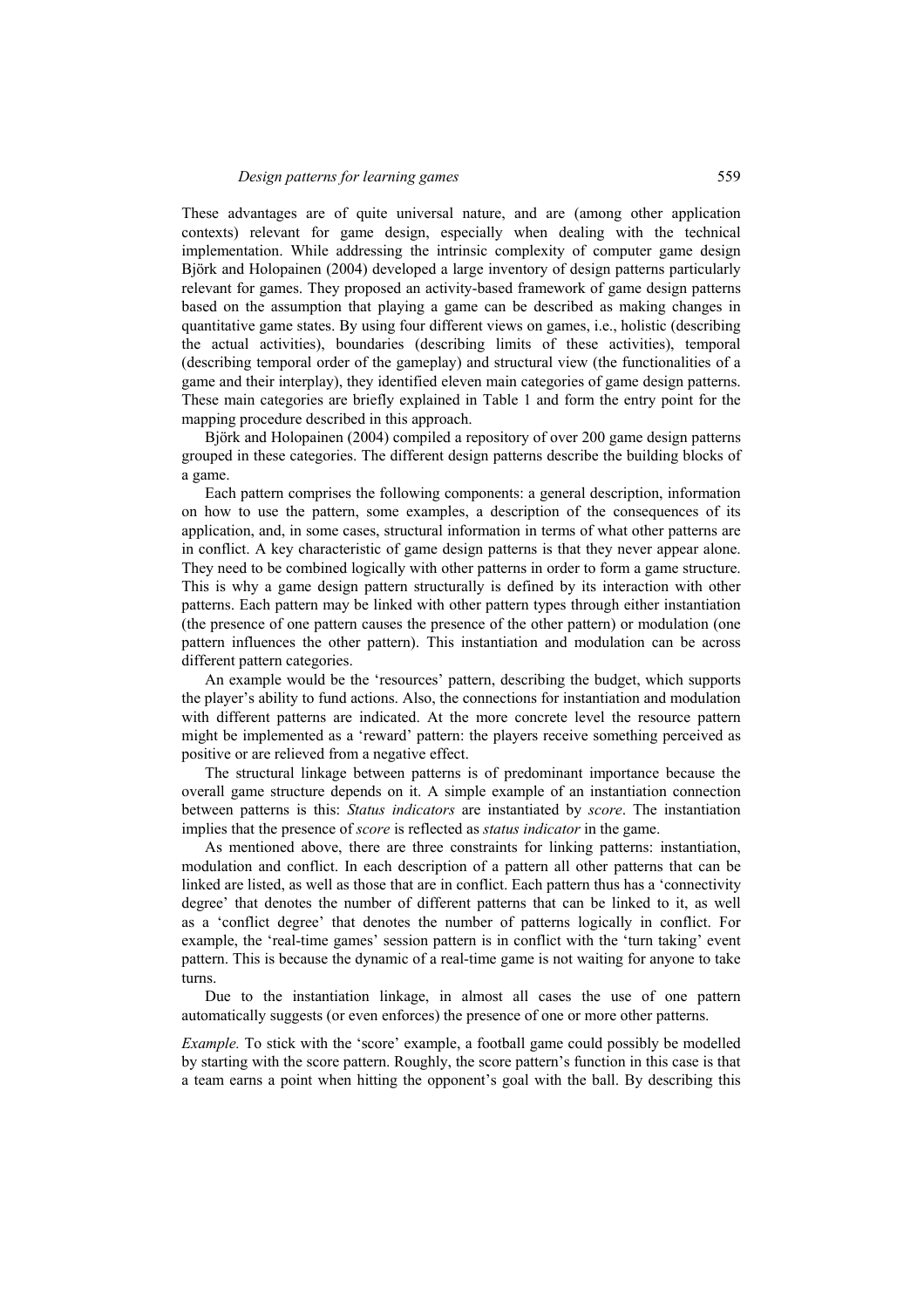function we already used a couple of more patterns that are necessary to more specifically describe what is going on: *team, point, opponent, goal, ball*. All of these are individual design patterns that in combination provide the level of detail required to describe game elements and rules. In connection with this observation, there is also a phenomenon that could be described as *pattern containing patterns*.

*Example.* Coming back to the football example, regarding rules and actions, this *containment* would describe individual tackling between two players, then on a more general level the competing of two teams (= football match), finally the local championship and ultimately the world championship (cf., Figure 1).

#### **Figure 1** Containment example of game patterns for football



Such a pattern containment illustrates how the patterns can be understood as building blocks for a game, which, if composed, form 'whole' objects that can be treated as building blocks on the next abstraction level themselves. Mathematically this can be interpreted as a partial order, because it would be possible to combine blocks that are on different abstraction levels. The entity 'football match' for example could theoretically be combined with a second ball, building a new kind of game.

#### *2.2 Pedagogical patterns*

Patterns in education are quite common. The Pedagogical Patterns Project (2009) has captured a choice of patterns that are relevant to the application of certain pedagogical strategies that help supporting an educational scenario (a course). An example is the 'early bird' pattern, which describes the method of teaching the most important topics first or as early as possible. The patterns described here have in common that they are applicable to a real-life course scenario. A more generalist approach is described by Winters and Mor (2009) who collected educational patterns for the technology enhanced learning context from practical experience, and then generalised them. However, in order to be able to make the connection between games and learning using established pedagogical theories, we chose a different generalisation model, by extending the scope of pedagogical patterns onto the taxonomy of learning functions.

Grösser (2007), referring to Shuell and Moran (1996), provides a decomposed list of 22 learning and teaching functions that are supposed to make up the pedagogical arena. These learning functions refer to cognitive and metacognitive activities that are provoked to improve the effectiveness and meaningfulness of learning, and they are all directly linked to instructional measures taken by teachers or education providers (see Table 2). For reasons of convenience, Shuell and Moran's functions have been regrouped according to different types of functions (vis. preparation, knowledge manipulation, higher order relationships, learner regulation and productive actions, respectively).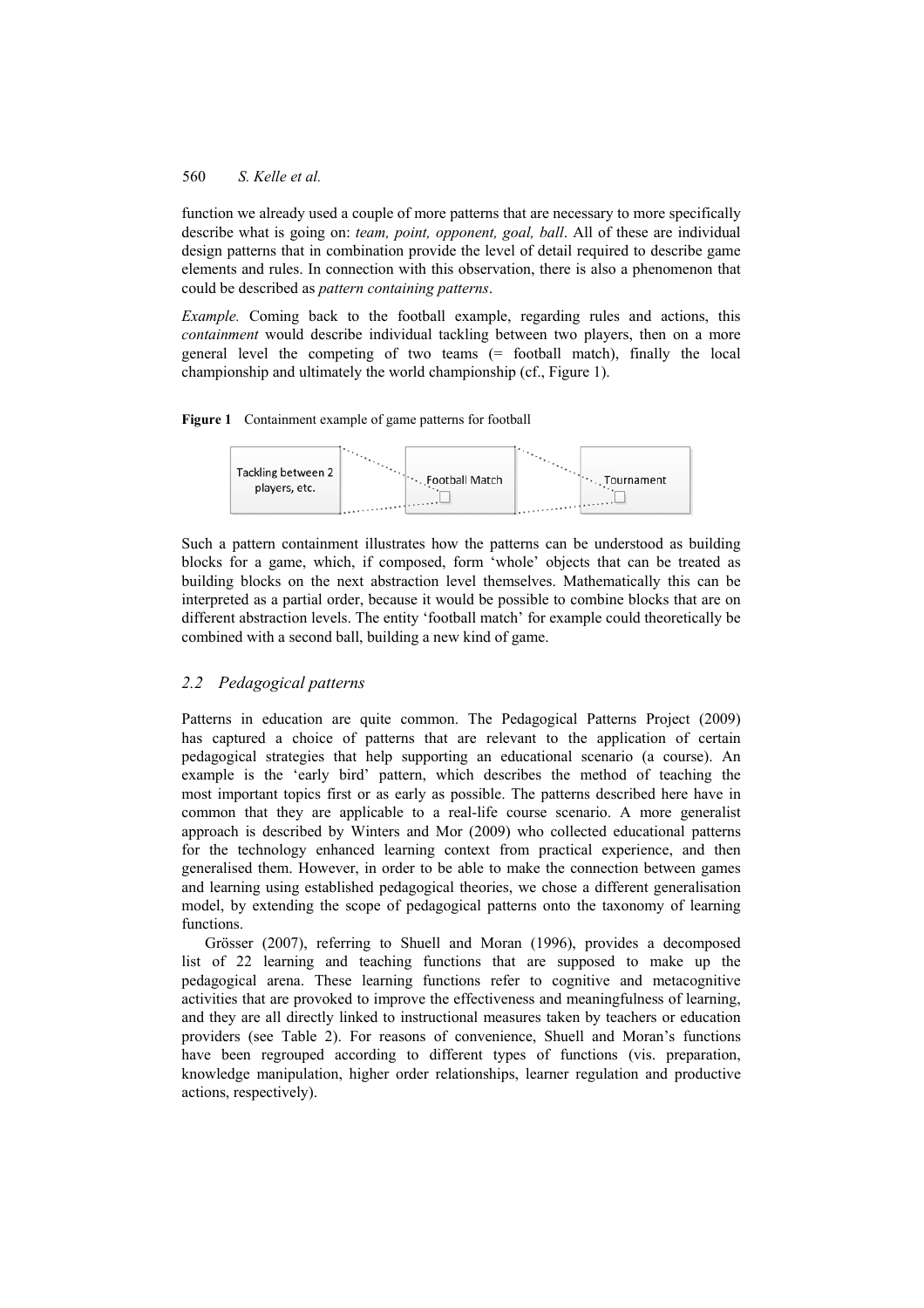**Table 2** Learning and teaching functions according to Shuell and Moran (1996)

| Learning functions                        | Teaching functions                                                                                                                                                                                                         |  |
|-------------------------------------------|----------------------------------------------------------------------------------------------------------------------------------------------------------------------------------------------------------------------------|--|
| Preparation                               |                                                                                                                                                                                                                            |  |
| activation                                | Prior knowledge Reminding students of prerequisite information or asking oneself what is<br>already known about the topic being learned                                                                                    |  |
| Motivation                                | Learner persistence and contribution need to be nurtured                                                                                                                                                                   |  |
| Expectations                              | Learners need to have a general idea of what is to be accomplished from the<br>learning task. Providing an overview or the learner identifying the purpose<br>of a lesson are ways in which expectations can be initiated. |  |
| Attention                                 | Enabling learners to focus on relevant information, disregarding the<br>irrelevant information                                                                                                                             |  |
| Knowledge manipulation                    |                                                                                                                                                                                                                            |  |
| Encoding                                  | Assisting learners to add personal meaning to new information                                                                                                                                                              |  |
| Comparison                                | Making comparisons in searching for similarities and differences that permit<br>the formation of higher-order relationships characteristic of understanding                                                                |  |
| Repetition                                | The inducement of multiple perspectives and engaging in systematic reviews<br>are two ways in which this function can be initiated                                                                                         |  |
| Interpreting                              | Assisting learners in converting information from one form of representation<br>to another                                                                                                                                 |  |
| Exemplifying                              | Motivating learners to illustrate by making use of new examples                                                                                                                                                            |  |
| Higher order relationships                |                                                                                                                                                                                                                            |  |
| Combination,<br>integration,<br>synthesis | Learners need to have a general idea of what is to be accomplished from the<br>learning task. Providing an overview or the learner identifying the purpose<br>of a lesson are ways in which expectations can be initiated. |  |
| Classifying                               | Enabling learners to determine categories of concepts                                                                                                                                                                      |  |
| Summarising                               | Guiding learners in writing short statements that represent information                                                                                                                                                    |  |
| Analysing                                 | Guiding learners to break material into constituent parts and to determine<br>how the parts are related                                                                                                                    |  |
| Learner regulation                        |                                                                                                                                                                                                                            |  |
| Feedback                                  | Learners need to interpret feedback on the adequacy and accuracy of their<br>understanding                                                                                                                                 |  |
| Evaluation                                | Providing learners with the opportunity to interpret and evaluate the<br>feedback, as well as the opportunity to evaluate their own work against set<br>criteria and standards                                             |  |
| Monitoring                                | Providing learners with the opportunity to monitor their own learning<br>progress, to determine if reason able progress is being made                                                                                      |  |
| Planning                                  | Assisting learners in devising methods for accomplishing tasks                                                                                                                                                             |  |
| Productive actions                        |                                                                                                                                                                                                                            |  |
| Hypothesis<br>generation                  | Encouraging learners to try alternate courses of action or generating<br>alternative solutions                                                                                                                             |  |
| Inferring                                 | Assisting learners to draw conclusions from presented information                                                                                                                                                          |  |
| Explaining                                | Guiding learners in constructing mentally and using cause and-effect models                                                                                                                                                |  |
| Applying                                  | Teaching learners how to utilise procedures to perform exercises or solve<br>problems                                                                                                                                      |  |
| Producing and<br>constructing             | Guiding learners to invent a product                                                                                                                                                                                       |  |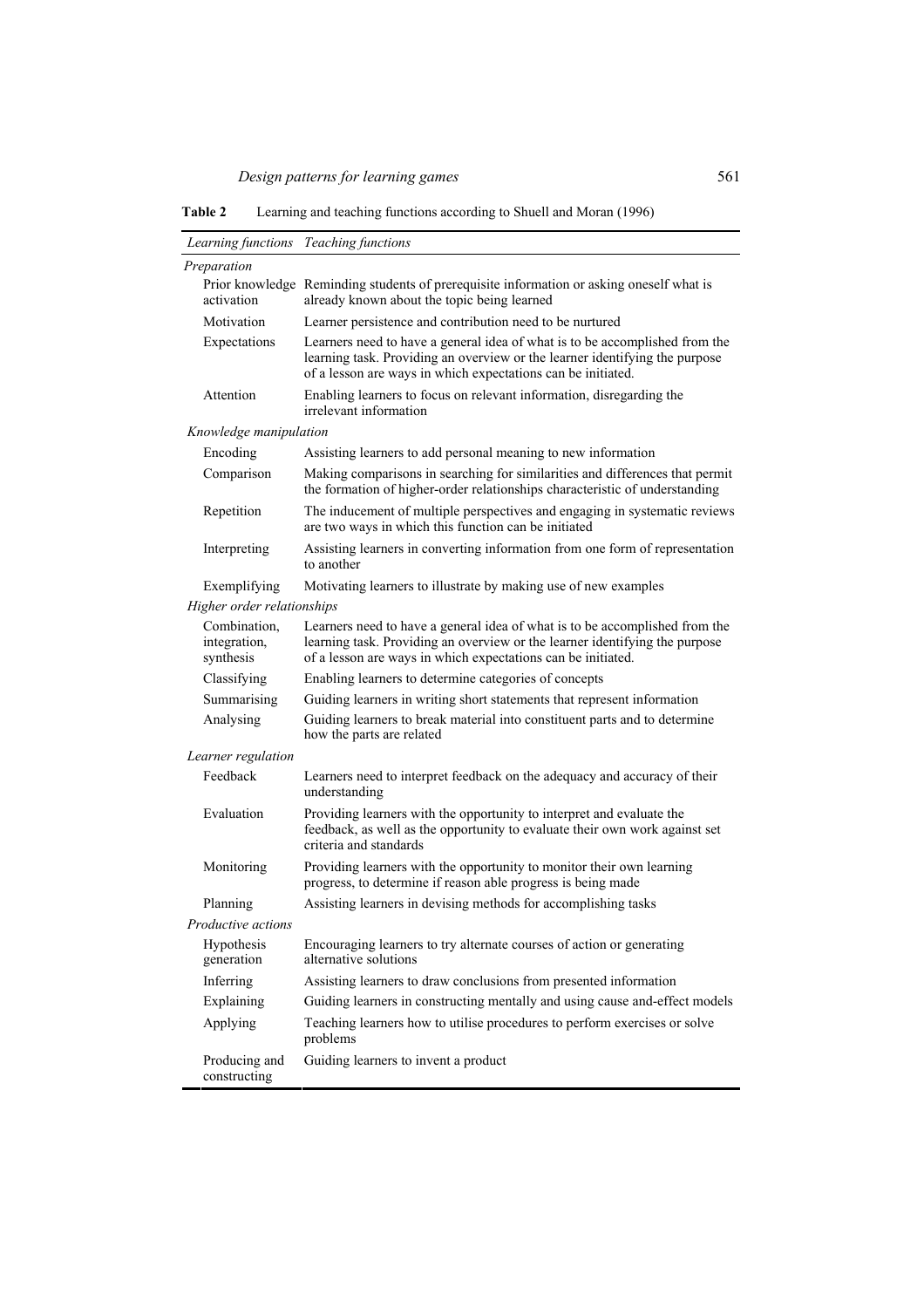The idea that game design patterns may be regarded as distinct pedagogical interventions is a strong point in case for a mapping of design patterns onto learning and teaching functions. Indeed, in learning games, the teacher's interventions are largely replaced with single or combined game patterns. However, Shuell and Moran's description does not entail why and when these interventions would be appropriate, that is, how the learning and teaching functions are related to existing pedagogical models and theories. Therefore, as intermediate step, the most relevant educational taxonomies are sketched below to establish the link between game patterns and learning functions.

Very similar to the domain of gaming, pedagogy theory is known to be diverse and fragmented. Multiple perspectives are required for sufficiently describing it. In the following a selection of existing pedagogical taxonomies, which may be useful for linking with game design patterns, will be briefly explained. For this we start from the principal perspectives of any teaching and learning situation: pedagogical designs, instructional events, pedagogical goals, learning activities, learners' attitudes. For each of these perspectives we selected the most prominent representative framework or taxonomy that features extensive research evidence and practical validity, that is widely accepted in the field: Heinich et al.'s (2001) pedagogical designs, Gagné's instructional events (Gunter et al. 2006, originally Gagné, 1965), Robinson's pedagogical goals (Long and Robinson, 1998), Kolb's (1984) learning activities and Keller's (1983) model for attention, relevance, confidence and satisfaction (ARCS). Although these taxonomies are not exhaustive, their combined multiple perspectives may quite well represent the pedagogical aspects relevant for our context. For the sake of brevity, we do not elaborate these taxonomies further in this article.

#### **3 Mapping of learning functions on game design patterns**

Also, for the combined perspective there is the desire for finding orientation with the help of classification: Breuer and Bente (2010) mention a taxonomy that supports such an effort in terms of establishing certain axes along which a learning (or 'serious') game needs to be spanned during its design: platform, subject matter, learning goals, learning principles, target audience, interaction modes, application area, controls/interfaces and common gaming labels (puzzle, quiz, etc.).

Going deeper into the direction of combining games and learning, for instance, Garris et al. (2002) has suggested a general descriptive model, which links both gameplay and learning. While gameplay is considered an ongoing cycle of interactions with the game environment and feedbacks on the actions performed, in this model the connection with learning is made explicit through a regular debriefing process which connects the game experience with the outside world. Although Garris' model explicitly links gaming and pedagogy, its level of abstraction doesn't quite match the inclusion of game design patterns. Likewise, Bopp (2006) has extensively analysed the issue of mapping gameplay with educational activities. He organised the overall game-based learning process into subsequent phases. However, while this approach gives clues about how to organise a learning game's instructional sequence, there is still the need for identifying what exact game elements are relevant for the corresponding learning activity.

With the main challenge being a sound mapping between pedagogical/learning functions and game design patterns, the considerations above advocate that a clear reasoning behind a mapping is possible. We have to acknowledge the fact that there is a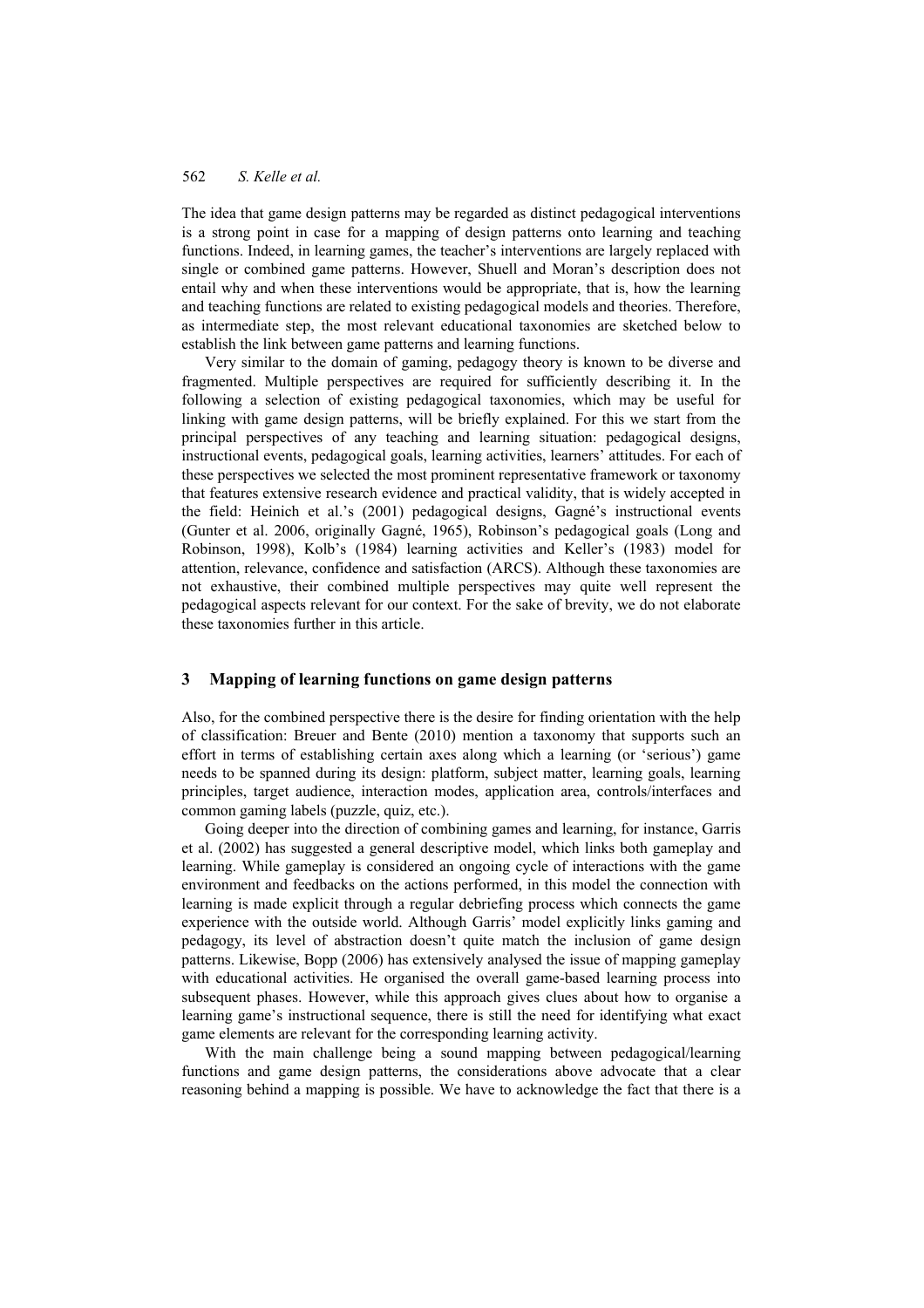dependence on oscillating factors like context, domain, scenario and type of learning game. It is therefore either necessary to freeze those variables and only look at a specific scenario in order to validate hypotheses of what combinations fit well, or to identify those game design patterns that are likely to form a mapping result with relevance to a universal application spectrum. To come up with a mapping that we can build on, the latter approach seems more sensible, making use of only those patterns that reside relatively high on the 'containment' scale (i.e., abstraction level). These 'universal' patterns can subsequently get instantiated into more detailed sub-patterns, which is a process directed by the property of instantiation. Additionally, as factor for the choice of patterns, a relatively high connectivity degree of patterns should be accounted for. That means that there are patterns that can be connected to a certain number of other patterns via instantiation or modulation links. If there is a big number of such possible links, the connectivity degree is high. The connectivity is noted as the middle value of the triple behind each pattern in below mapping tables.

Based on these considerations, a mapping procedure is suggested. The mapping heuristic works according to the following step-by-step scheme:

- 1 Shuell and Moran's (1994) learning and teaching functions (cf., Table 2) have been used to act as the starting point of this mapping.
- 2 As a next step, the underlying pedagogical mechanisms of each learning function are identified, while referring to the various pedagogical perspectives listed in Section 2.2. The connection between Shuell and Moran's (1994) learning and teaching functions and the pedagogical models listed in Section 2.2 was done by analysing semantic overlap between those. This means that for each of the pedagogical perspectives the relevant vocabulary and subcategories of the taxonomy are included.
- 3 Subsequently, the associated pedagogical concepts for the respective learning functions are used to give insight into what makes them work and forms their pedagogical requirements. For example the Learning function of *Applying* can be connected to Kolb's (1984) theory of exploration and experimentation.
- 4 The next step is to make the choice of game design pattern classes that are likely to support the pedagogical concepts relevant for each of the learning/teaching functions. As representative for a class, a concrete pattern may be chosen. While using the game design patterns inventory of Björk and Holopainen (2004), the names of patterns serve as primary semantic indicator for fulfilling this requirement. Also the verbal definition of each pattern (Björk and Holopainen, 2004), explaining the function of each pattern can be used for this. The method to choose the correspondence between learning function and game design pattern can be achieved intuitively by means of semantic overlap. For example: the learning function of 'repetition' semantically implies a recurring process in order to achieve 'drill and practise', which from a gaming perspective requires the 'replayability' pattern, enabling the possibility to repeat a certain game sequence.

Since the mapping procedure is not a plain algorithm but requires some interpretation by the assessor, we tested the procedure's reproducibility and validity. For this validation test, a sample of 11 game design patterns that are drawn from all the different classes of patterns (cf., Table 1) was taken and presented to ten experts of the topic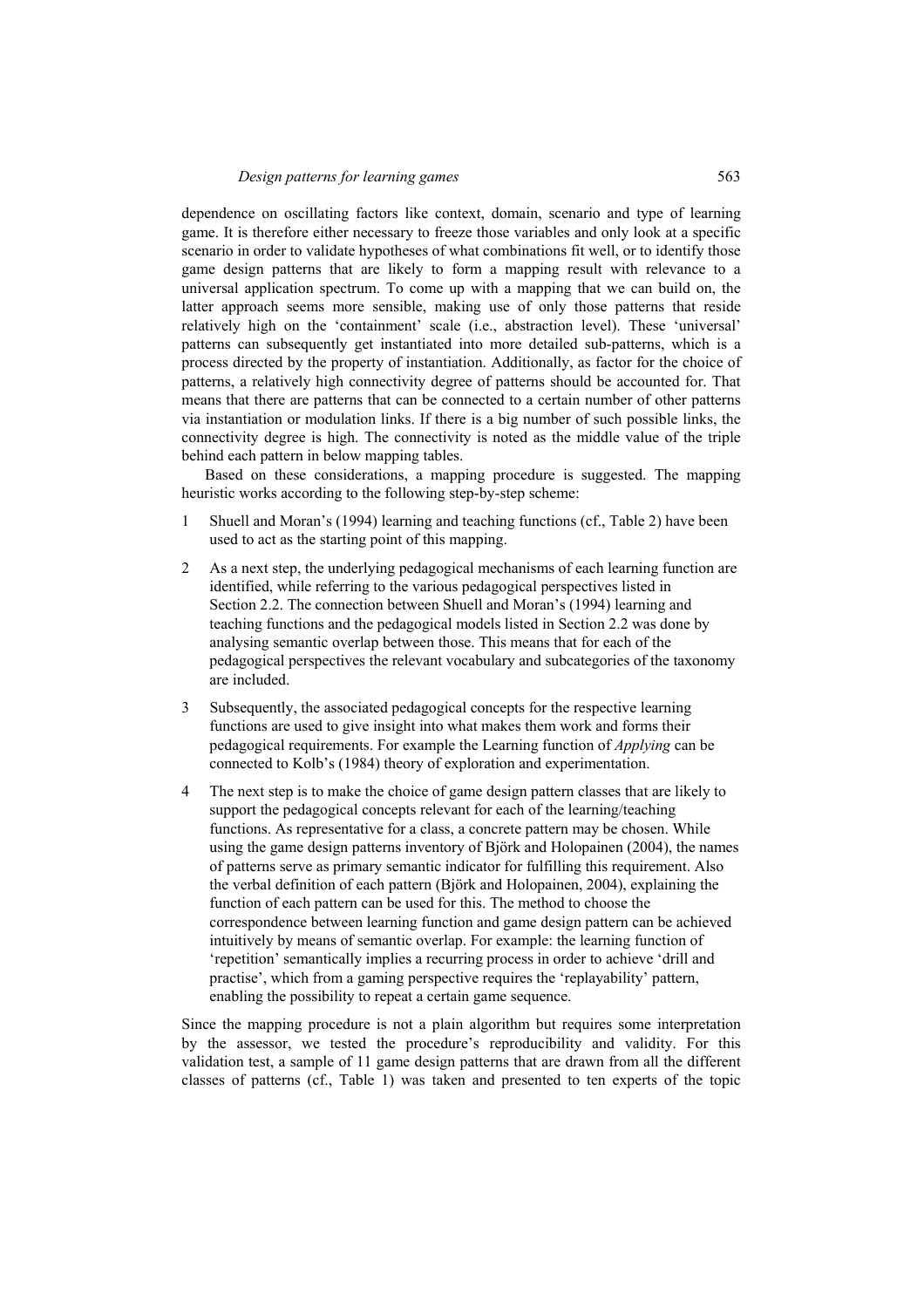(who have a proven record of being familiar with the pedagogical theories sketched in Section 4). After a brief explanation of the game pattern, each expert was asked to rate the pattern according to how well it might support each of Shuell and Moran's (1994) learning functions. To do so, the five-step procedure described above was applied. For each of the learning functions the experts rated each of the patterns on a Likert-scale between 1 (least matching) and 5 (best matching). The patterns chosen were: score, resources, asymmetric information, surprises, roleplay, gain information, randomness, levels, clues and time limits. We selected these patterns because they looked promising, in terms of potentially being beneficial for learning games. Also, we needed to simplify the rating process with our experts. It is assumable that if a mapping between education and gaming is already possible with a relatively small pattern set, it can also be achieved with a larger collection of patterns to choose from.

The outcome of this ascertainment yields different perspectives: First, we looked at the patterns that were rated highest for being usable for application in the respective pedagogical scenarios. Calculated on average over all ratings and learning functions, the pattern of 'gain information' scored highest with a score of 4.01 (on a scale 1 to 5) with a quite low standard deviation of 1.098. Other patterns that ranked similarly high were the 'clues' and 'levels' patterns. When looking at the scores of pattern per learning function, we found that 20 out of the 22 learning functions were matched with a game design pattern with a score of 4 or more. Turning this relation around, we observed that all of the game patterns had at least one mapping with a learning function that was rated with 4 or more. In order to check the consistency of our result, we conducted a one-way ANOVA to check where there were significant differences of means in the rating of patterns compared along the group variable 'learning function'. The result was that the most significantly different ratings were done for the 'score' pattern ( $F = 4.701$ ,  $p \le 0.001$ ), the 'asymmetric information' pattern:  $(F = 2.115, p < 0.05)$ , the 'time limit' pattern  $(F = 1.886, p < 0.05)$  and the 'surprises' pattern  $(F = 1.985, p < 0.05)$ . The other patterns were not rated significantly differently, i.e., most patterns were rated to match with different learning functions approximately equally bad or good. Relating to this, we looked for the level of agreement of the experts on their ratings, which were conceived independently: The outcome was measured employing the statistical method of intraclass correlation coefficient, calculated into a resulting Cronbach's Alpha value of 0.768, which can be interpreted as a fair level of agreement (different experts of the field mostly come to the same result). Combining these results, the described mapping procedure could be validated as reproducible.

## **4 Results**

Encouraged by the results of the ascertainment described above, we applied the mapping method using the full set of 200 patterns, grouped into the eleven categories listed in Table 1. The outcomes of the mapping procedure are presented below for each of the 22 learning functions. The following notation is used: to each relevant design patterns, a number triple is assigned following the design pattern name, which denotes the category according to Table 1, the connectivity degree and the conflict degree: '(category, connectivity degree, conflict degree)'. For example the triple (1, 19, 3) behind the 'clues'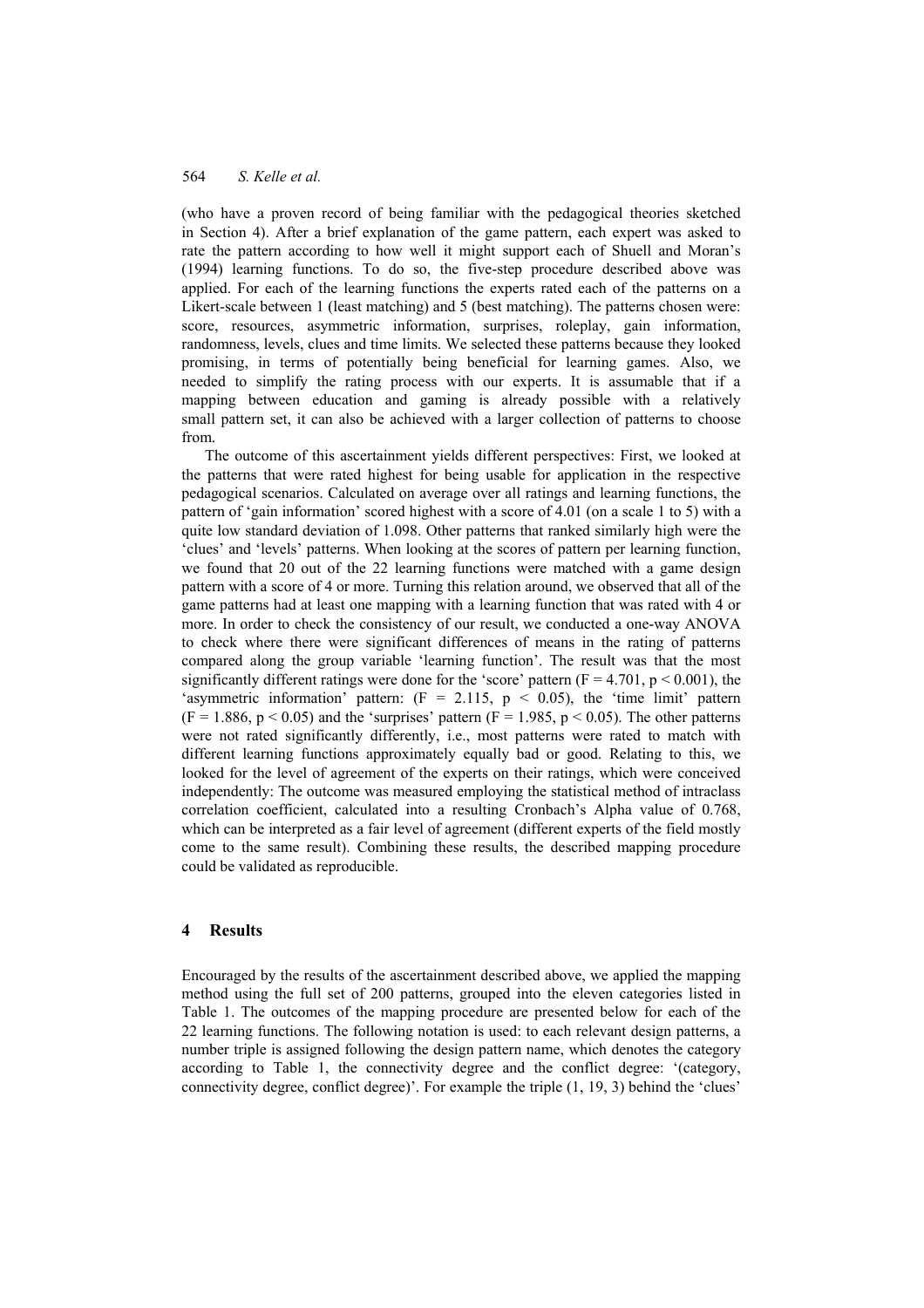pattern in Table 3, means that it belongs to the 'game elements' category, has 19 patterns to which it could directly be linked with modulation or instantiation, and it is in conflict with 3 patterns. The following extra condition has been developed for selecting these patterns from the inventory: choosing a pattern with high connectivity degree and/or no conflict degree would present the designer with a large choice of patterns that can be linked to. However, choosing patterns that have a low connectivity degree but possibly a relatively high conflict degree, would limit the choice of other patterns to be linked. For quickly finding an indirect link between low degree patterns, a higher degree pattern (e.g., connectivity degree >20) can be more helpful, so the initial selection of patterns may profit from at least one of those patterns with high connectivity degree and/or low conflict degree.

For practical reasons (workable table size) a series of tables has been used, each of which covers a grouped selection of learning and teaching functions, conforming to the main categories of Table 2.

**Table 3** Mapping of 'preparation' learning functions onto game design patterns

|                               | Learning function Underlying taxonomy element(s)                                         | Game design pattern class                                                                                              |
|-------------------------------|------------------------------------------------------------------------------------------|------------------------------------------------------------------------------------------------------------------------|
| Prior knowledge<br>activation | Gagné's instructional event of<br>'retrieval' (stimulating recall of prior<br>learning). | Goals patterns, e.g., reconnaissance<br>(7, 18, 1)                                                                     |
| Motivation                    | Chiefly, Keller's ARCS model is of<br>relevance here.                                    | <i>Various patterns, mostly score</i><br>related, for example rewards<br>(4, 54, 1)                                    |
| Attention                     | Both Keller and Gagné list attention.                                                    | Game elements patterns, e.g.,<br>surprises (5, 30, 16), Clues (1, 19, 3)                                               |
| Expectation                   | Gagnés instructional event of<br>'expectancy' (informing learners of<br>the objective).  | Goal related patterns, e.g., predefined<br>goals $(8, 10, 2)$ , narrative patterns,<br>e.g., anticipation $(5, 22, 2)$ |

**Table 4** Mapping of 'knowledge manipulation' learning functions onto game design patterns

|              | Learning function Underlying taxonomy element(s)                                                                                          | Game design pattern class                                                                                                 |
|--------------|-------------------------------------------------------------------------------------------------------------------------------------------|---------------------------------------------------------------------------------------------------------------------------|
| Encoding     | Kolb's concept of abstract<br>conceptualisation                                                                                           | Information related game design<br>patterns                                                                               |
| Comparison   | Kolb's concept of reflective<br>observation                                                                                               | Information related game design<br>patterns                                                                               |
| Repetition   | Heinich's design of drill and practise,<br>Keller's concept of confidence                                                                 | Meta game patterns, e.g.,<br>replayability $(11, 23, 8)$ , and<br>randomness (as enabler for<br>meaningful replayability) |
| Interpreting | Robinsons pedagogical goal of<br>encouraging multiple perspectives                                                                        | Goals patterns, e.g., Gain Information<br>(7, 21, 1)                                                                      |
| Exemplifying | Robinson's pedagogical goal of<br>developing multiple modes of<br>representation, as well as the<br>encouraging of multiple perspectives. | Game elements patterns, e.g., levels<br>(1, 24, 0)                                                                        |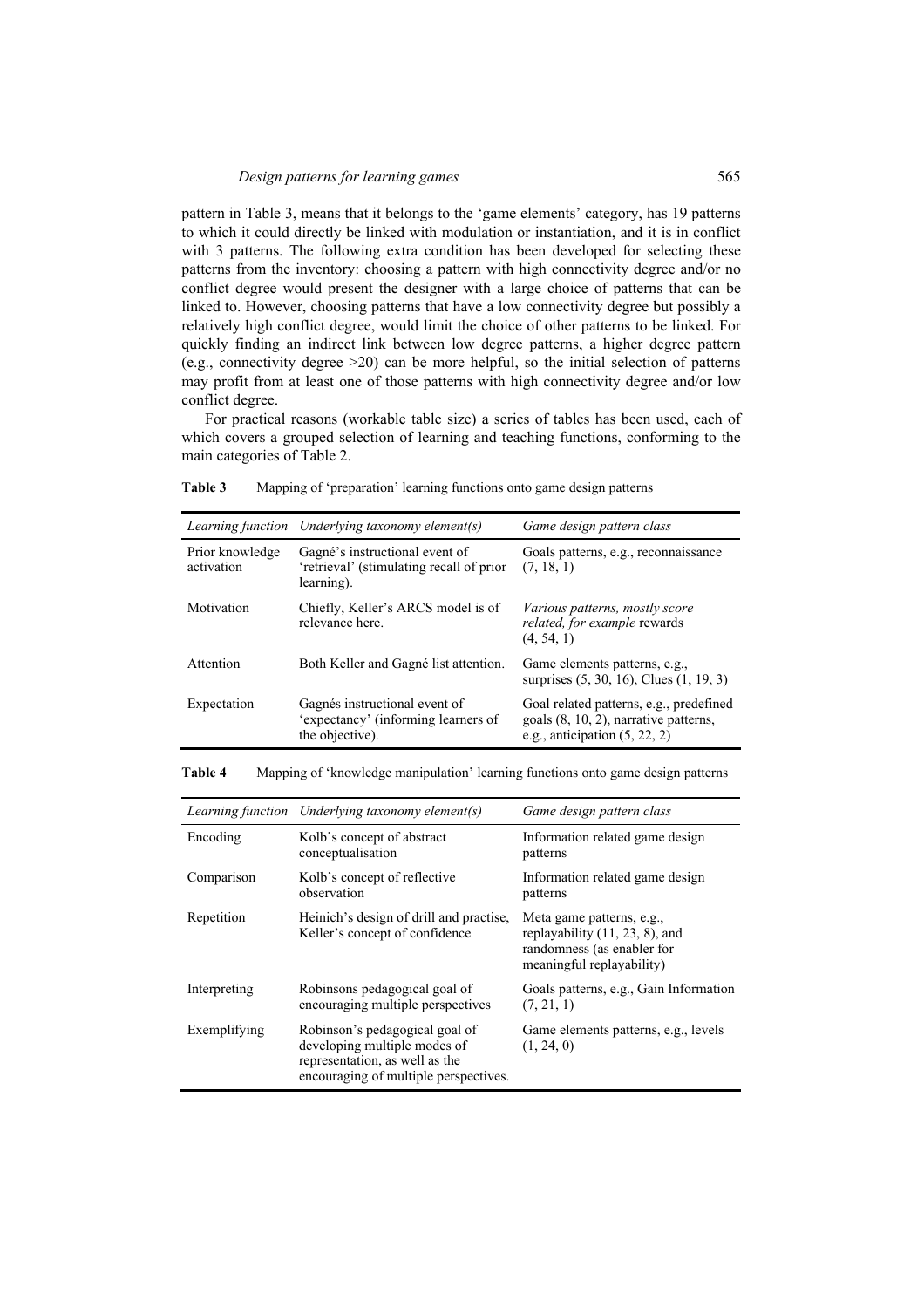**Table 5** Mapping of 'higher order relationships' learning functions onto game design patterns

| Learning function                         | Underlying taxonomy element(s)                                                  | Game design pattern class                                                                                                                                 |
|-------------------------------------------|---------------------------------------------------------------------------------|-----------------------------------------------------------------------------------------------------------------------------------------------------------|
| Combination,<br>integration,<br>synthesis | Robinson's pedagogical goal of<br>gaining multiple perspectives.                | Goals patterns, e.g., gain information<br>(7, 21, 1)                                                                                                      |
| Classifying                               | Keller's concept of relevance, Kolb's<br>concept of conceptualisation.          | Information and communication<br>patterns, e.g., perfect information<br>(3, 16, 8)                                                                        |
| Summarising                               | Gagné's event of eliciting<br>performance, Heinich's design of<br>presentation. | Information and communication<br>patterns, e.g., communication<br>channels $(3, 10, 0)$ , patterns for game<br>sessions, e.g., time limits $(9, 39, 4)$ , |
| Analysing                                 | Heinich's design of problem solving                                             | Patterns for game mastery and<br>balance, e.g., strategic knowledge<br>(10, 48, 1)                                                                        |

**Table 6** Mapping of 'learner regulation' learning functions onto game design patterns

|            | Learning function Underlying taxonomy element(s)                                                        | Game design pattern(s)                                                                                                                                                                                        |
|------------|---------------------------------------------------------------------------------------------------------|---------------------------------------------------------------------------------------------------------------------------------------------------------------------------------------------------------------|
| Feedback   | Gagné's event of providing feedback                                                                     | Score related patterns, e.g., score<br>$(4, 18, 0)$ , patterns for game mastery<br>and balance, e.g., near miss indicators<br>$(10, 30, 5)$ , information patterns, e.g.,<br>progress indicators $(3, 21, 2)$ |
| Evaluation | Gagné's event of providing feedback,<br>Robinson's goal of self-awareness of<br>knowledge construction. | Information patterns, e.g., status<br>indicators $(3, 14, 2)$ , score related<br>patterns, e.g., rewards (4, 54, 1) and<br>penalties $(4, 51, 3)$                                                             |
| Monitoring | Gagné's event of providing learning<br>guidance.                                                        | (same as for evaluation)                                                                                                                                                                                      |
| Planning   | Kolb's concept of concrete<br>exploration                                                               | Patterns for game mastery and<br>balance, e.g., stimulated planning<br>(10, 51, 0)                                                                                                                            |

**Table 7** Mapping of 'productive actions' learning functions onto game design patterns

| Learning function             | Underlying taxonomy element(s)                                                                                    | Game design pattern class                                                                                                                     |
|-------------------------------|-------------------------------------------------------------------------------------------------------------------|-----------------------------------------------------------------------------------------------------------------------------------------------|
| Hypothesis<br>generation      | Heinich's designs of discovery and<br>problem solving.                                                            | Patterns for interaction, e.g.,<br>exploration $(6, 33, 1)$                                                                                   |
| Inferring                     | Heinich's designs of discovery and<br>problem solving.                                                            | Patterns for goal structures, e.g.,<br>player defined goals $(8, 27, 2)$                                                                      |
| Explaining                    | Heinich's designs of presentation,<br>demonstration and tutorial, Gagné's<br>event of providing learning guidance | Patterns for information, e.g., direct<br>information $(3, 15, 5)$ , game elements<br>patterns, e.g. clues $(1, 19, 3)$ , helpers<br>(1,10,1) |
| Applying                      | Kolb's concept of exploration and<br>experimentation                                                              | Game elements patterns, e.g., clues<br>(1, 19, 3)                                                                                             |
| Producing and<br>constructing | Ownership of Learning, Kolb's<br>concept of experimentation                                                       | Immersion patterns, e.g., creative<br>control $(5, 27, 0)$                                                                                    |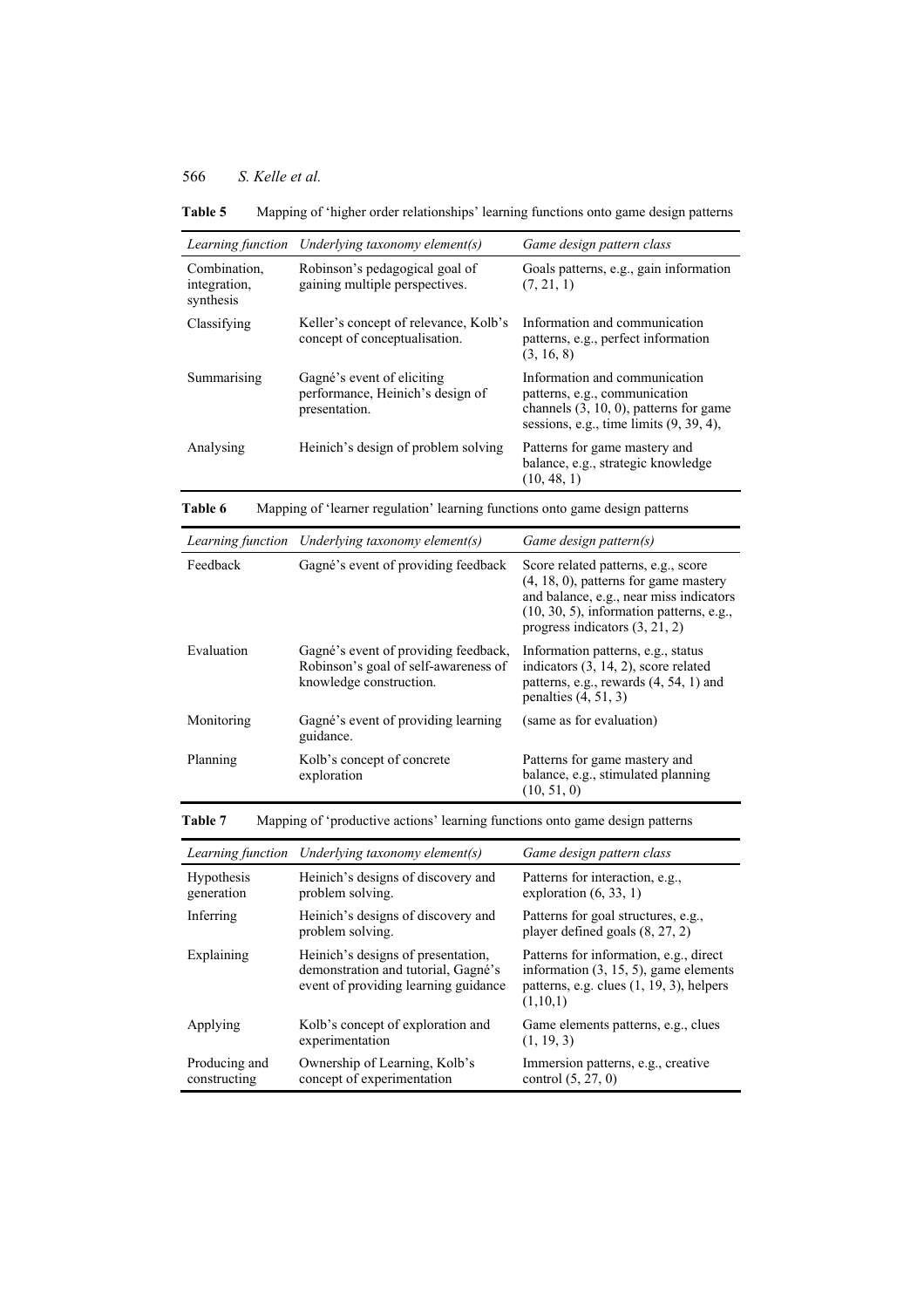The sequence of tables can be explained as follows: the first column represents learning and teaching functions. The second column identifies the underlying pedagogical concepts, and the third column shows the associated mapping to respective game design pattern classes, as well as naming exemplary patterns.

As mentioned, the mapping of game design patterns has been systematised according to semantic overlap between learning functions, pedagogical perspectives and game design patterns. The central element able to do so is the pedagogical perspectives and taxonomies, allowing for a 'translation' between learning function and game design pattern.

#### **5 Consequences**

By producing a semantic mapping of educational functions onto game design patterns, the main conclusion of the work is that pedagogical key functions can be linked with game design patterns. By establishing this link it may now become possible to design learning functions (and thus courses and curricula in general) in a game-based way, or vice versa.

With this in mind it becomes possible to either find game patterns that correspond to their pedagogical pendant directly, or to combine game patterns in such a way that they trigger, amplify, or altogether represent a certain pedagogical method. This opens three different perspectives that can be distinguished for the practical application of game design patterns in education.

A first option is the enrichment of existing 'COTS' (commercial off the shelf) games by means of pedagogy (Van Eck, 2006) to build a coherent learning approach. Interestingly these additions need not necessarily be integral part of the game logic itself. For example a game like 'Sim City' can be used for simulating urban development, giving the learners insight on macroeconomic behaviour of a society (Kuntz, 1999). While the game itself does not bear any kind of purposefully added learning function, the nature of the game play and game contents (building and managing a city) may provide sensible learning activities. Here the modifications can be used to extend the scope of the game and to achieve well considered guidance and support functions as well as appropriate integration within the existing learning context.

A second option is the enhancement of existing education practise with game design patterns. Indeed there is research evidence that school lessons often fail to provide the challenging and motivation learning activities that would be required (Mac an Airchinnigh, 2010), especially for new generations of learners that have grown up immersed in a world of internet and video games. Here, game design patterns for learning may be made available in order to allow teachers to include game-like characteristics in their lessons.

Third, the approach opens the possibility to develop methods and tools for identifying hidden game patterns in existing educational practise.

#### **6 Conclusions and future vision**

This article has explained how game design patterns can be linked with educational functions. It has given a detailed elaboration of a mapping between the two domains and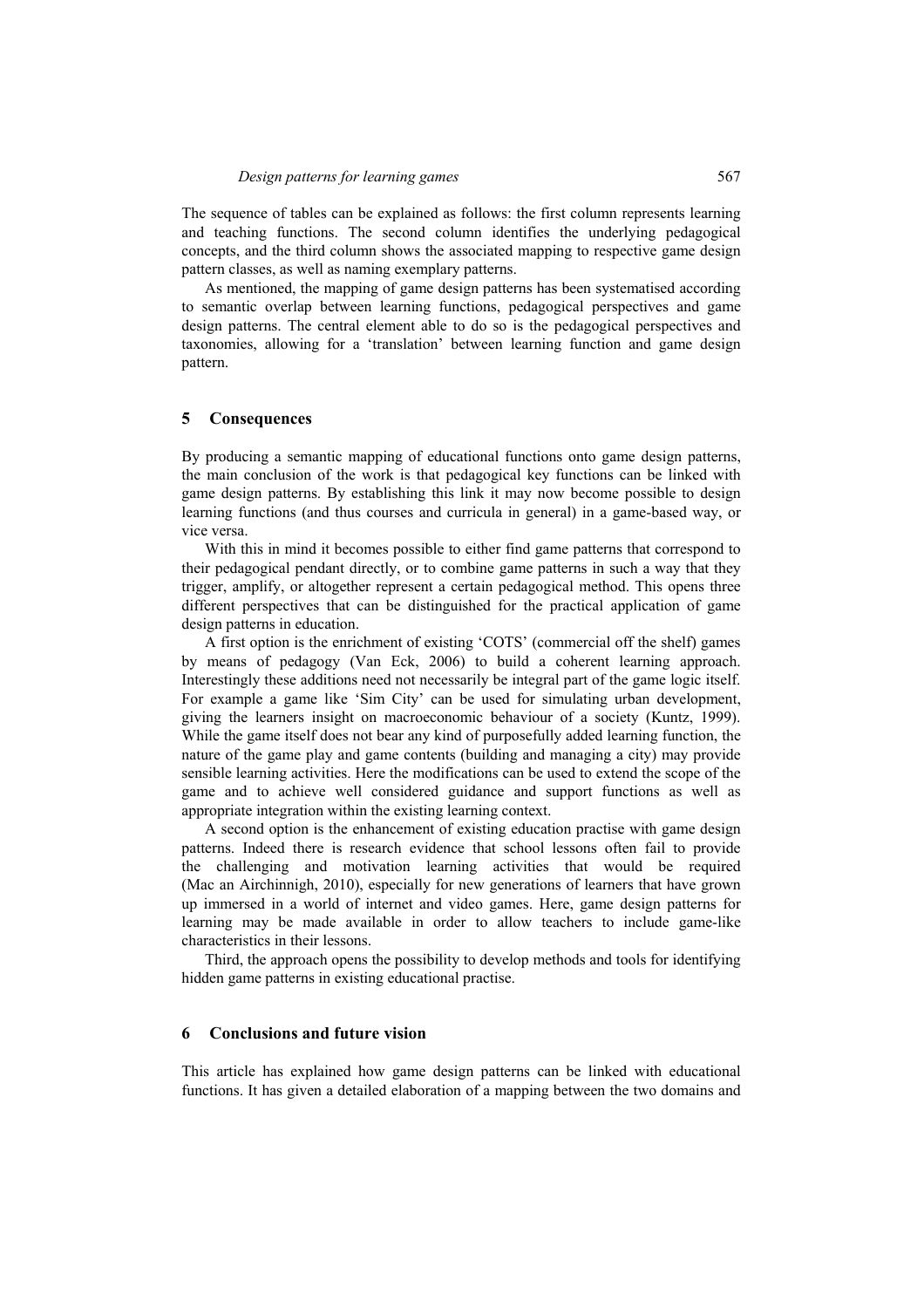thus, in principle, has opened up the perspective of pedagogically founded and well-structured learning game design. The main outcome of this approach is that it was possible to form a mapping between classes of game-design patterns and learning functions, which gives suggestions when a learning game designer is faced with the question: *Which game elements might I add so my learning game works for my learning purpose?* 

From this perspective, as future direction for research the suggested approach gives a clear taxonomy for validation of the effectiveness of game design patterns in connection with learning functions that are linked together via theoretically grounded taxonomies of pedagogy. The construct of game design patterns for learning helps consolidate these findings and to make them reusable. Also, using patterns, it becomes possible to identify hidden game design patterns within the educational context, or reversely, it becomes possible to purposefully design learning functions composed of game elements. Combining all this, this approach may inspire the creation of new visionary methods and models to enhance teaching and learning.

#### **References**

- Agerbo, E. and Cornils, A. (1998) 'How to preserve the benefits of design patterns', pp.134–143, ACM. doi:10.1145/286936.286952, Vancouver, British Columbia, Canada.
- Alexander, C. (1978) *A Pattern Language: Towns, Buildings, Construction*, Oxford University Press, Oxford, UK.
- Björk, S. and Holopainen, J. (2004) *Patterns in Game Design*, Charles River Media, Boston, MA.
- Bopp, M. (2006) 'Didactic analysis of digital games and game-based learning', *The Future of Learning: Affective and Emotional Aspects of Human-Computer Interaction*, Vol. 1, IOS Press, Amsterdam.
- Breuer, J.S. and Bente, G. (2010) 'Why so serious? On the relation of serious games and learning', *Eludamos. Journal for Computer Game Culture*, Vol. 4, No. 1, pp.7–24.
- De Freitas, S. (2006) *Learning in Immersive Worlds: A Review of Game-based Learning*, JISC, Bristol, UK.
- De Freitas, S. and Griffiths, M. (2008) 'The convergence of gaming practices with other media forms: what potential for learning? A review of the literature', *Learning, Media and Technology*, Vol. 33, pp.11–20, doi:10.1080/17439880701868796.
- Gagné, R.M. (1965) *The Conditions of Learning*, Holt, Rinehart and Winston, Austin, TX.
- Gamma, E. (1995) *Design Patterns: Elements of Reusable Object-Oriented Software*, Addison-Wesley Professional, Boston, MA.
- Garris, R., Ahlers, R. and Driskell, J.E. (2002) 'Games, motivation, and learning: a research and practice model', *Simulation & Gaming*, Vol. 33, No. 4, p.441.
- Gredler, M. (1992) *Designing and Evaluating Games and Simulations: A Process Approach*, Kogan Page, London, UK.
- Gredler, M.E. (2004) 'Games and simulations and their relationships to learning', *Handbook of Research on Educational Communications and Technology*, pp.571–581, Lawrence Erlbaum, Mahwah, NJ.
- Grösser, M. (2007) 'Effective teaching: linking teaching to learning functions', *South African Journal of Education*, Vol. 27, No. 1, pp.37–52.
- Gunter, G., Kenny, R. and Vick, E. (2006) 'A case for a formal design paradigm for serious games', *The Journal of the International Digital Media and Arts Association*, Vol. 3, No. 1, pp.93–105.